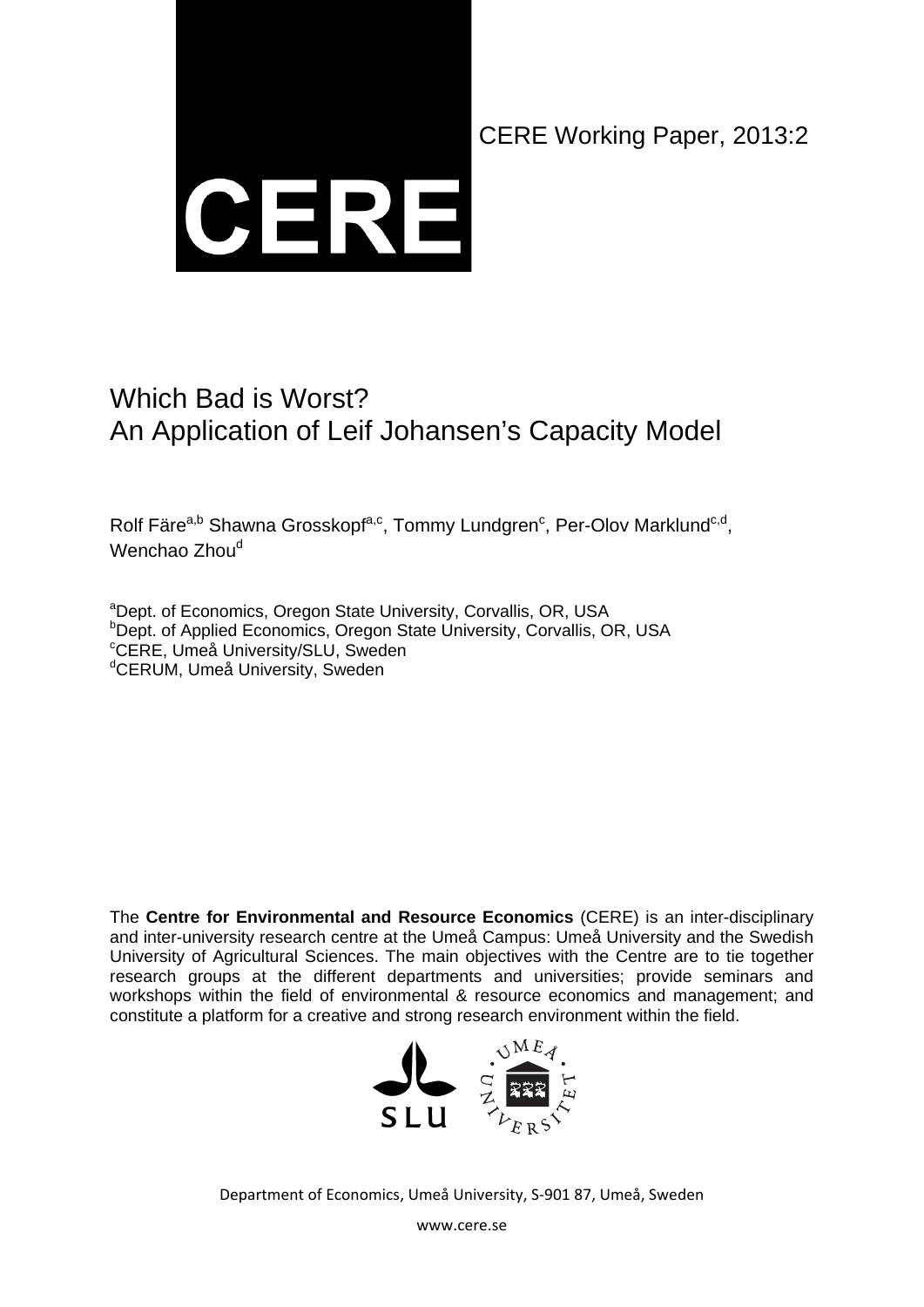# **Which Bad is Worst?**

# **An Application of Leif Johansen's Capacity Model[1](#page-1-0)**

Rolf Färe<sup>a,b</sup> Shawna Grosskopf<sup>a,c</sup>, Tommy Lundgren<sup>c</sup>, Per-Olov Marklund<sup>c,d</sup>, Wenchao Zhou<sup>d</sup>

a Dept. of Economics, Oregon State University, Corvallis, OR, USA <sup>b</sup>Dept. of Applied Economics, Oregon State University, Corvallis, OR, USA c CERE, Umeå University/SLU, Sweden d CERUM, Umeå University, Sweden 3/14/2013

#### **Abstract**

The production of desirable (good) outputs is frequently accompanied by unintended production of undesirable (bad) outputs. If two or more of these undesirable outputs are produced as byproducts, one may ask: 'Which bad is worst?' By worst we mean which bad inhibits the production of desirable outputs the most if it is regulated. We develop a model based on Leif Johansen's capacity framework by estimating the capacity limiting effect of the bads. Our model resembles what is referred to as the von Liebig Law of the Minimum, familiar from the agricultural economics literature. To illustrate our model we apply our approach to a firm level data set from the Swedish paper and pulp industry.

Keywords: von Liebig Law of the Minimum, DEA, emissions, regulation. JEL-codes: D24, Q01, Q5.

<span id="page-1-0"></span><sup>&</sup>lt;sup>1</sup> The research in this paper was generously funded by the Swedish Energy Agency.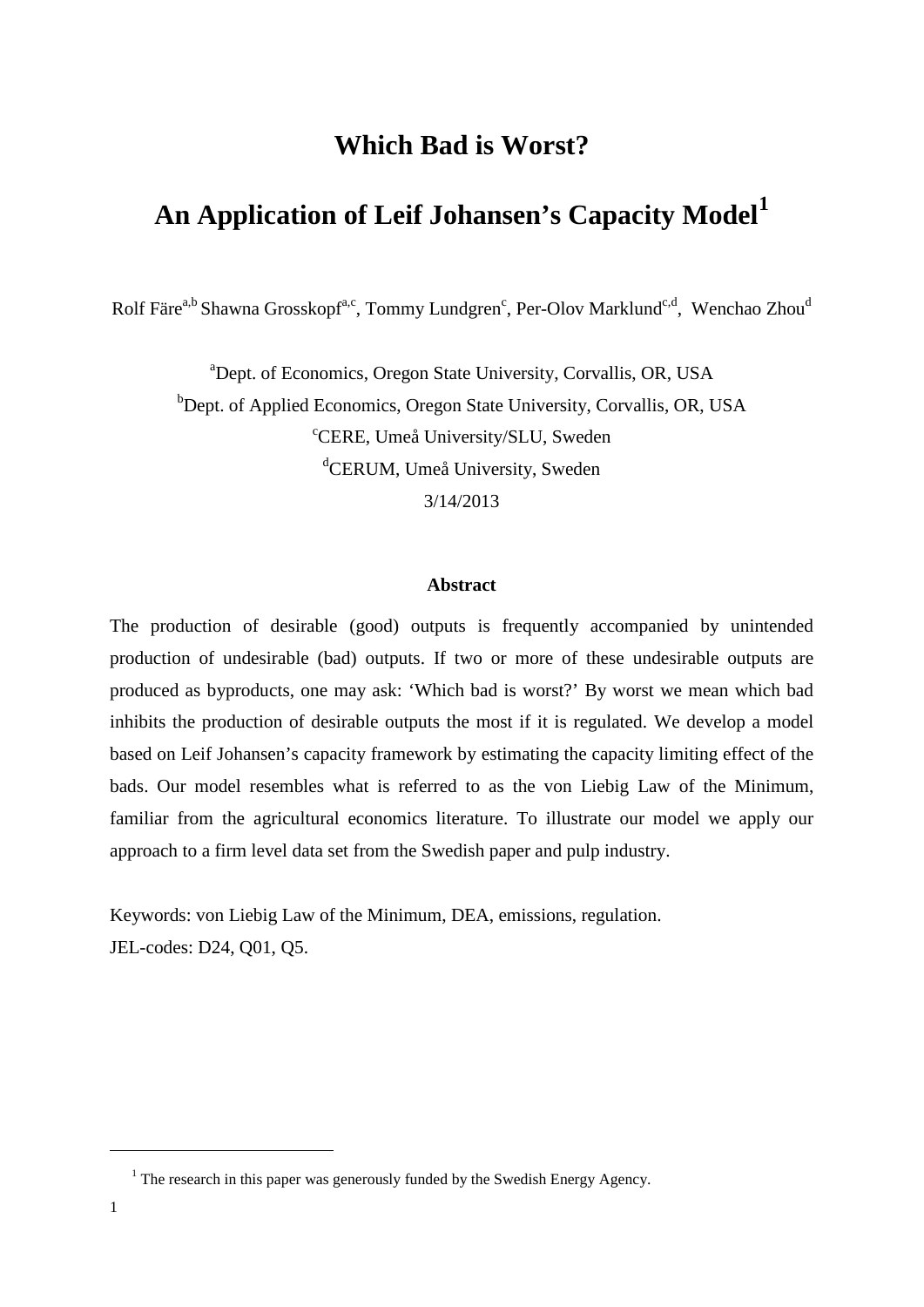### **1 Introduction**

We know that industrial production of marketable outputs is frequently produced with unintended emissions that generate negative externalities. An example is the production of pulp and paper where, e.g., emissions to air, CO2, SO2, and NOx are jointly produced. From a societal point of view it is therefore of interest to pursue environmental policy and regulate firms' emissions. Given the firms' production technologies, these regulations may restrict the production of marketable good outputs and lower production and revenues. In this paper we specifically analyze to what extent firms' good output production is restricted by environmental regulation of undesirables.

The main objective is to develop a model to identify which bad output is the "worst", i.e., identifying the bad output that due to environmental regulation restricts firms' production of good outputs the most.<sup>[2](#page-2-0)</sup> To illustrate, we apply the model to Swedish pulp and paper data at firm level covering the period 1990 to 2008, focusing especially on year 2008.

Based on Leif Johansen's capacity framework (Johansen 1968), Färe et al. (1989) developed a capacity utilization index for industrial production. Later this work formed the basis for studying von Liebig's law of the minimum in agriculture, which states that adding nonlimiting nutrients to a crop field will not increase the yield from that field if there is another limiting nutrient (see, e.g., Paris, 1992). For example, Wang et al. (2006), Färe et al. (2009), and Färe et al. (2012) have identified nutrients that limit yields. This paper follows in the spirit of this literature, with the unique difference that we identify to what extent the regulation of bad outputs are limiting industrial production. To identify limiting bad outputs we apply a non-parametric Data Envelopment Analysis (DEA) model as the pollution generating technology, where bad outputs are by-products produced simultaneously with good outputs. This is made possible by imposing the technology properties of disposability and null-jointness as proposed by Färe et al. (1986). Specifically, the model gives information about firms' costs of adjusting to regulation of a specific bad output, and therefore can be used to rank the cost of regulating different bad outputs. This information may be helpful as a complement to other relevant decision variables when considering different environmental

<span id="page-2-0"></span> $2^2$  A more comprehensive approach could also consider broader societal issues such as the health and environmental impacts of the bad production, i.e., a more complete cost-benefit analysis. That is, however, beyond the scope of this paper as we only take the perspective of the firm.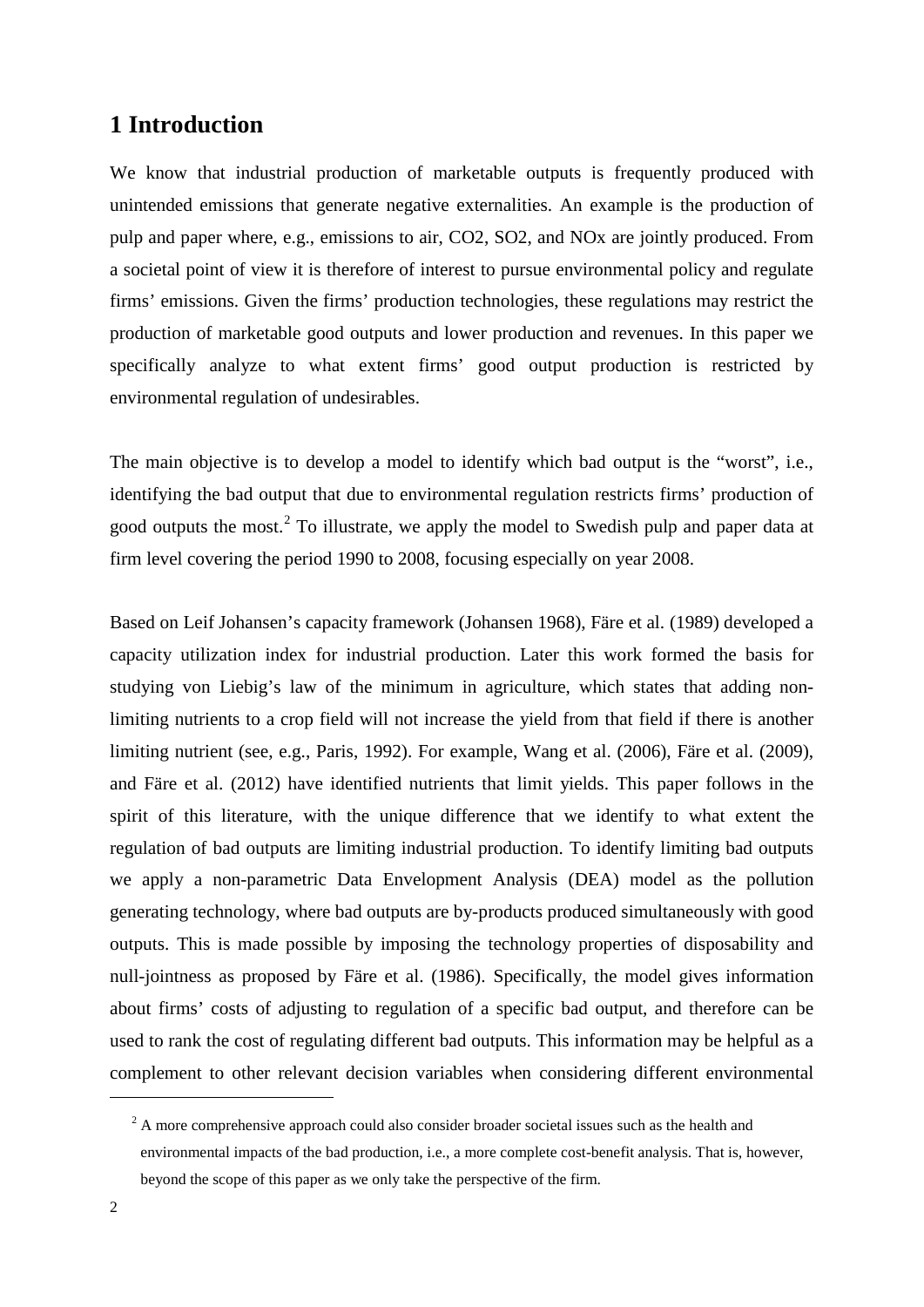policy measures. To our knowledge the particular approach presented here is novel in the environmental economics literature and makes a contribution to the understanding of the effects of regulation at firm level.

The paper is structured as follows. In Section 2 we present the pollution generating technology and develop the model for identifying which bad output is the worst. Section 3 presents the data and Section 4 the results. Finally, Section 5 provides some conclusions.

### **2 Methodology**

In this section we first present the DEA model of a pollution generating technology, sometimes called the environmental technology, and then we develop the model for identifying which bad output is the worst based on Leif Johansen's capacity framework.

#### **2.1 The environmental technology**

Assume that the firm uses *N* inputs  $(x_1, ..., x_N) \in \mathbb{R}^N_+$  to produce  $M = 1$  good output  $y \ge 0$ and *J* bad outputs  $(b_1, ..., b_J) \in \mathbb{R}^J$ .<sup>[3](#page-3-0)</sup> The technology represented by its output sets can then be expressed as follows.

$$
P(x) = \{(y, b) : x \text{ can produce } (y, b)\}, x \in \mathfrak{R}_+^N \tag{1}
$$

consisting of all feasible good and bad output vectors  $(y, b)$ . We assume that the output sets are compact and that inputs are freely disposable, i.e., if  $x' \ge x$  then  $P(x') \supset P(x)$ . In addition, we require good and bad outputs to be jointly weakly disposable, i.e., if  $(y, b) \in P(x)$  and  $0 \le \theta \le 1$  then  $(\theta y, \theta b) \in P(x)$ , with the good output strongly disposable, i.e., if  $(y,b) \in P(x)$  and  $y' \leq y$  then  $(y',b) \in P(x)$ . The disposability assumptions introduce the opportunity cost of reducing bad outputs in terms of reduced good output, either directly through reduced production or indirectly through re-direction of the given input bundle to abatement activities.<sup>[4](#page-3-1)</sup> Finally, we require that good and bad outputs are null-joint: if

<span id="page-3-0"></span><sup>&</sup>lt;sup>3</sup> Clearly, we may have  $M > 1$  desirable outputs, but here  $M = 1$  will suffice.

<span id="page-3-1"></span><sup>&</sup>lt;sup>4</sup> This approach of modeling joint production of good and bad outputs has been challenged by Førsund

<sup>(2009)</sup> and Murty et al. (2012). They suggest that the assumption of good and bad outputs being together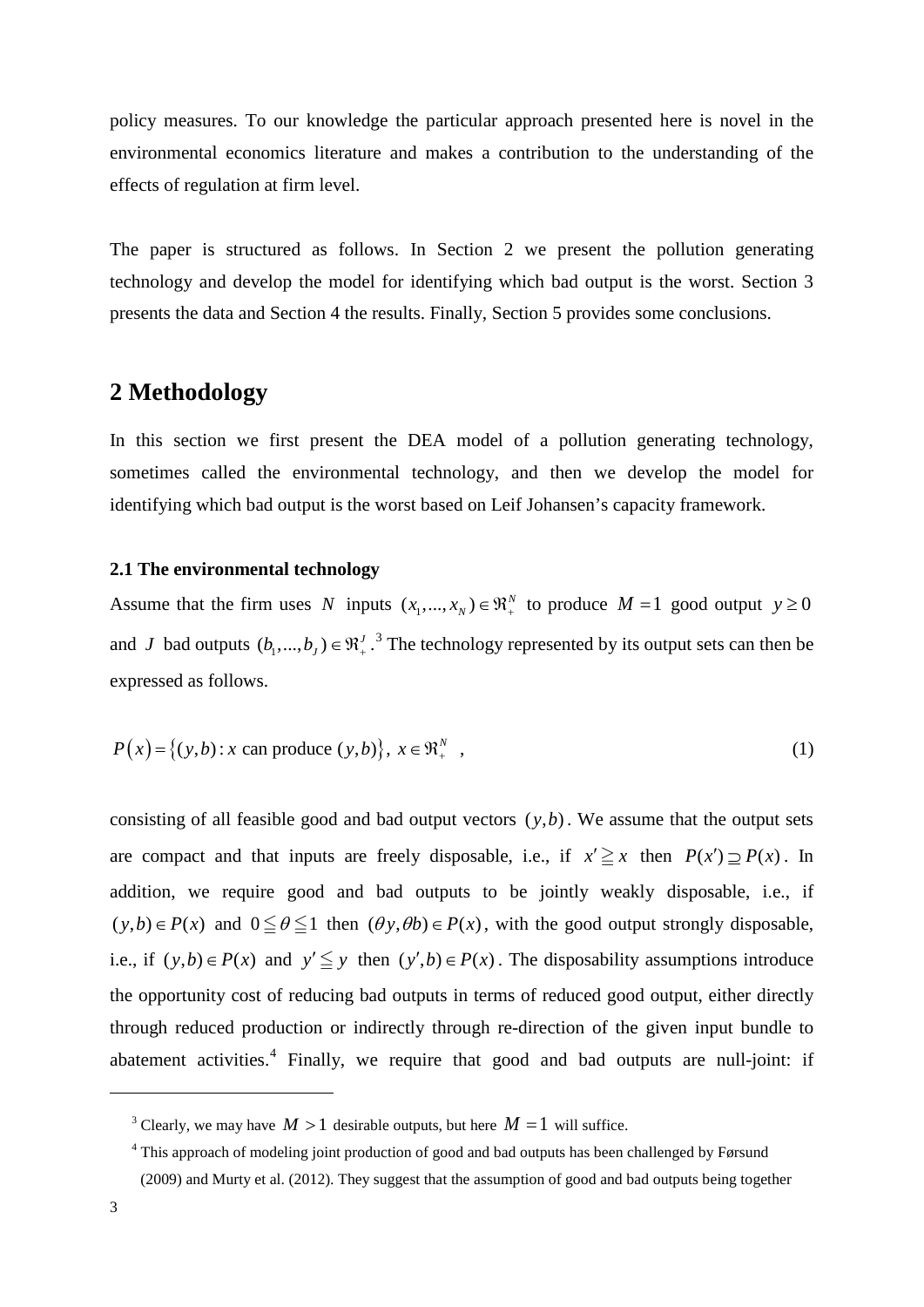$(y,b) \in P(x)$  and  $b=0$  then  $y=0$ , which means that the firm cannot produce positive quantities of good output without producing some bad output at the same time; in other words, no fire without smoke.<sup>[5](#page-4-0)</sup> See Färe and Grosskopf (2003) for further details on the environmental technology outlined above.

To set the stage, let us recall Johansen's notion of capacity. Given that only one good output, *y*, is produced using two inputs  $x_n \ge 0$ ,  $n = 1, 2$ , capital and labor in Johansen's setting, we may define the production function as:

$$
F(x_1, x_2) = \max \{ y : y \in P(x_1, x_2) \}.
$$
 (2)

Johansen (1968) defines (plant) capacity as "…the maximum amount that can be produced per unit of time with the existing plant and equipment, provided that the availability of variable factors of production is not restricted (p. 50)."

Letting  $x_2$  be the variable factor, plant capacity is given by:<sup>[6](#page-4-1)</sup>

$$
\sup_{x_2} \{ F(x_1, x_2) : x_2 \ge 0 \}
$$
\n(3)

Thus, with fixed  $x_1$ , and unrestricted  $x_2$ , the "largest" output determines plant capacity. The idea that one input is not restricted is here translated into each of the bad outputs.

weakly disposable is contrary to the material balance condition. This condition basically says that what goes in, e.g., carbon input, also must come out, e.g., CO2 output (the first law of thermodynamics). Rødseth (2011) shows that weak disposability and the material balance condition both hold when allowing for abatement activities and, following the work of Rødseth, Färe et al. (2013) specify a network model with an abatement sub-technology.

-

<span id="page-4-0"></span> $<sup>5</sup>$  In the case of the air pollutants we are looking at in our analysis null-jointness is reasonable. For other types</sup> of bad outputs, such as certain types of solid waste, individual null-jointness may not always be applicable; i.e., it is possible to drive the bad output to zero without at the same time reducing good output to zero. In any case, null-jointness allows for bad outputs being zero given positive good output, as long as at least one bad output is positive.

<span id="page-4-1"></span> $<sup>6</sup>$  For its existence, see Färe (1984).</sup>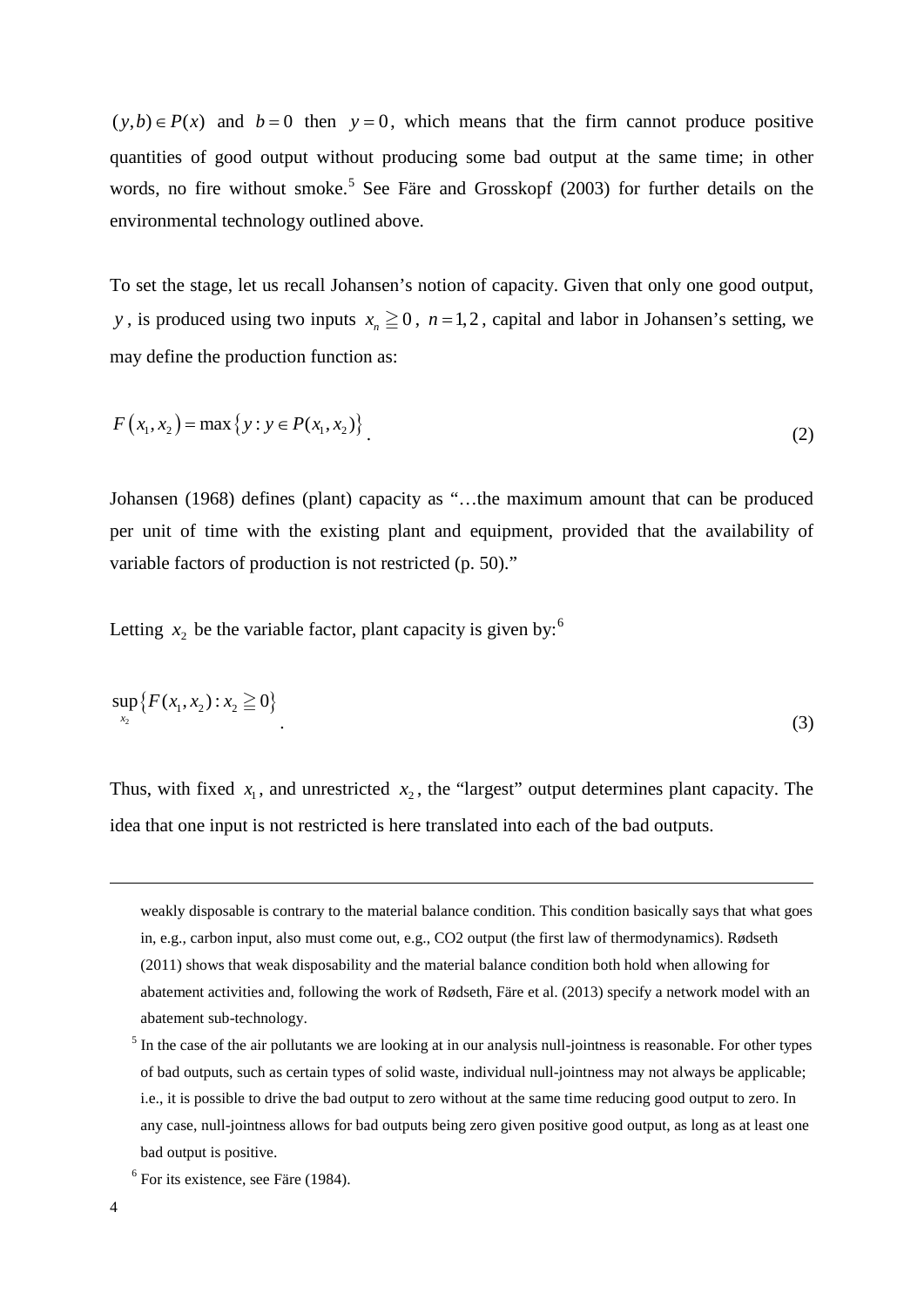In this paper we construct the technology,  $P(x)$ , using activity analysis, or Data Envelopment Analysis (DEA). Thus, suppose there are  $k = 1,...K$  Decision Making Units (DMU's) and observations of inputs and outputs at each time period  $t = 1, ..., T$ . Then the output set for observation *k*′ at *t* is written as:

$$
P'\left(x_{k'}^t\right) = \left\{(y^t, b^t) : \sum_{k=1}^K z_k^t y_k^t \geq y^t, \right.\newline\n\sum_{k=1}^K z_k^t b_{kj}^t = b_j^t, \quad j = 1, ..., J\n\end{aligned}
$$
\n
$$
\sum_{k=1}^K z_k^t x_{kn}^t \leq x_{k'n}^t, \quad j = 1, ..., N
$$
\n
$$
z_k^t \geq 0, \quad k = 1, ..., K
$$
\n(4)

The equalities and inequalities justify the different disposability assumptions. Constant returns to scale is also imposed by the restriction of the intensity variables,  $z<sub>k</sub><sup>t</sup>$ , being non-negative.

We require further that the data satisfies the Kemeny et al. (1956) conditions for each  $t = 1, ..., T$ , i.e.:

$$
\sum_{k=1}^{K} y_k^t > 0,\tag{i}
$$

$$
\sum_{k=1}^{K} x_{kn}^{t} > 0, \quad n = 1, ..., N
$$
 (ii)

$$
\sum_{n=1}^{N} x_{kn}^{t} > 0, \quad k = 1, ..., K
$$
 (iii)

which suffice for the output sets,  $P(x)$ , to be compact. Finally, following Färe and Grosskopf (2003), we impose the following conditions for each *t* ,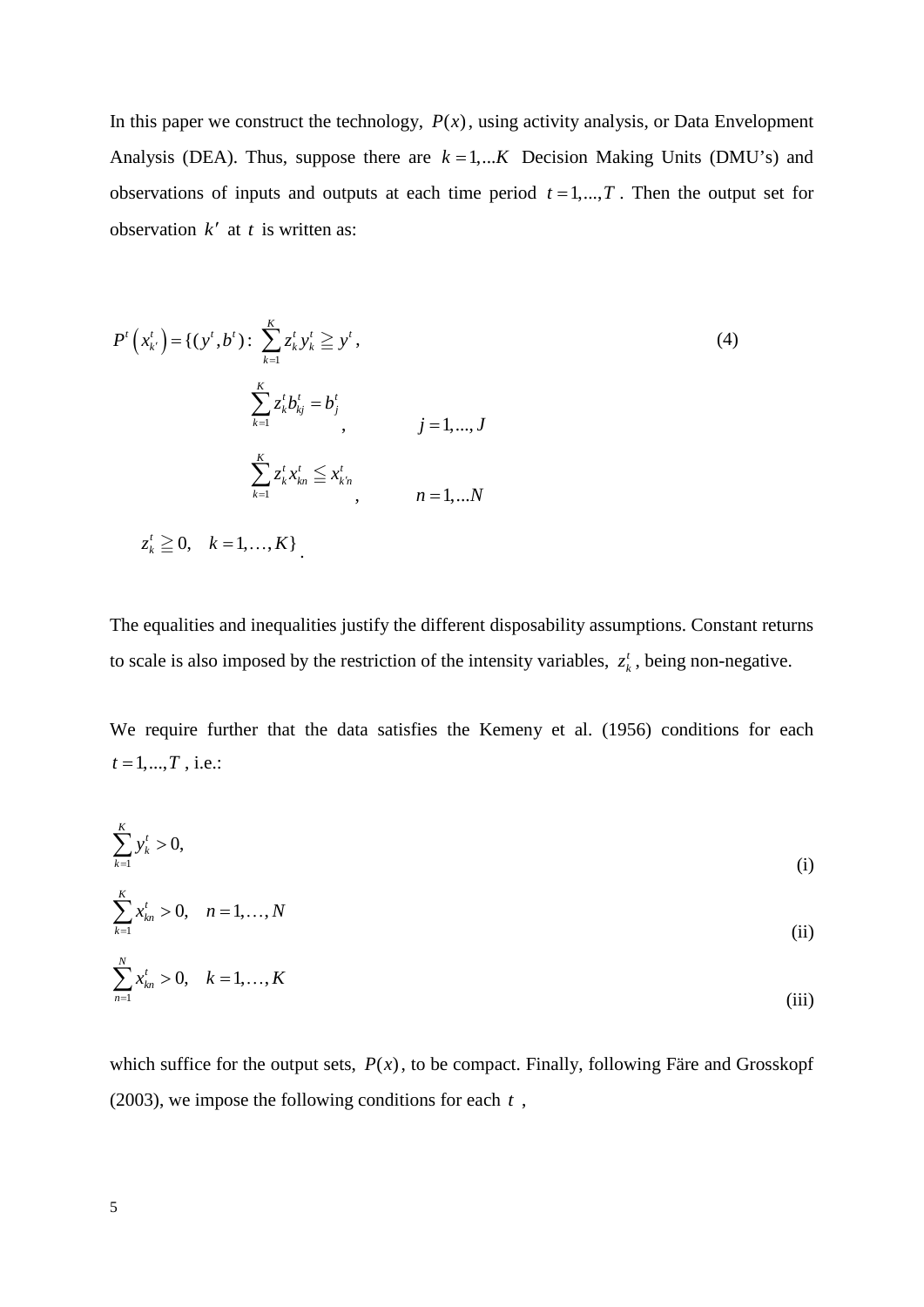$$
\sum_{k=1}^{K} b_{kj}^{t} > 0, \quad j = 1, ..., J
$$
\n
$$
\sum_{j=1}^{J} b_{kj}^{t} > 0, \quad k = 1, ..., K
$$
\n(v)

which, together with condition (i), is sufficient for good and bad outputs to be null-joint.

Having established the environmental technology, the next step is to formalize the optimization problem that helps us to identify to what extent bad outputs are restricting production of good output.

#### **2.2 Estimating which bad output is worst**

To evaluate which bad output most restricts the firms' good output production, we need to estimate to what extent a regulated bad output is restrictive in terms of production loss. This involves solving two problems. The first is to remove technical inefficiency and solve for the maximal good output that can be produced by firm *k*′ when all bad outputs are restricted (environmentally regulated) to be at their observed values. That is, for  $j = 1, ..., J$ , each  $k'$ , and *t* :

$$
y_{k'}^{*t} = \max_{z_k} y^t
$$
  
s.t. 
$$
\sum_{k=1}^{K} z_k' y_k' \geq y^t
$$

$$
\sum_{k=1}^{K} z_k' b_{k1}' = b_{k1}', \qquad j = 1
$$

$$
\sum_{k=1}^{K} z_k' b_{kj}' = b_{kj}', \qquad j = 2, ..., J
$$

$$
\sum_{k=1}^{K} z_k' x_{kn}' \leq x_{kn}', \qquad n = 1, ..., N
$$

$$
z_k' \geq 0, \qquad k = 1, ..., K,
$$

The potential relative output gain from removing inefficiency may then be expressed as the ratio of the maximal good output to the observed: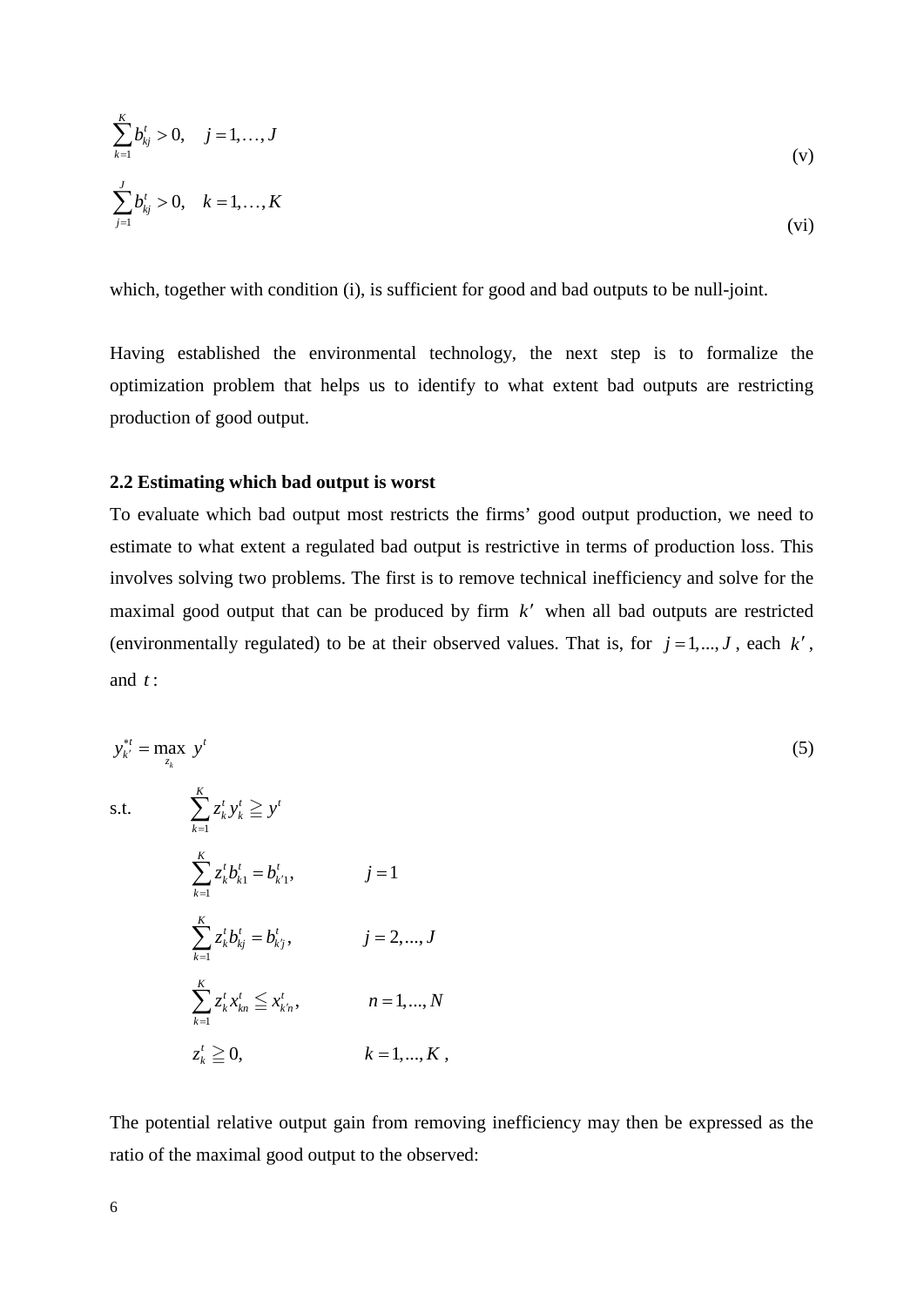$$
\frac{y_{k'}^{*t}}{y_{k'}^t} \ge 1,\tag{6}
$$

or as a difference,  $y_{k'}^{*t} - y_{k'}^{t}$ . If the firm produces on the frontier of the technology set,  $P(x)$ , it is technically efficient and the expression in Equation (6) equals one.

The second problem is to solve for the maximal good output that can be produced by firm *k*′ when one of the bad outputs, say  $b_1^t$  is free, i.e., not environmentally regulated to its observed value. That is, for  $j = 1, ..., J$ , each  $k'$ , and  $t$ :

$$
\hat{y}'_{k'}(b'_1) = \max_{z_k} y'
$$
\n
$$
\sum_{k=1}^K z'_k y'_k \geq y'
$$
\n
$$
\sum_{k=1}^K z'_k b'_{k} = b'_1, \qquad j = 1
$$
\n
$$
\sum_{k=1}^K z'_k b'_{kj} = b'_{kj}, \qquad j = 2, ..., J
$$
\n
$$
\sum_{k=1}^K z'_k x'_{kn} \leq x'_{k'n}, \qquad n = 1, ..., N
$$
\n
$$
z'_k \geq 0, \qquad k = 1, ..., K
$$
\n
$$
(7)
$$

Besides yielding the maximum output when  $b_1^t$  is unregulated, i.e.,  $\hat{y}_{k'}^t(b_1^t)$ , the solution to the problem in Equation (7) also yields the optimal bad output value,  $\hat{b}_1^t$ .

The main purpose of this paper is to determine which bad output is worst in terms of loss of production. This will be possible by comparing  $\hat{y}_k^t(b_1^t)$  (where one bad is unregulated) and *y*<sup>∗*t*</sup></sup> (where all bads are regulated). For example,  $∀t$  and  $∀k'$ :

$$
\frac{\hat{y}_{k'}^t(b_1^t) - y_{k'}^{*t}}{y_{k'}^{*t}} \cdot 100
$$
\n(8)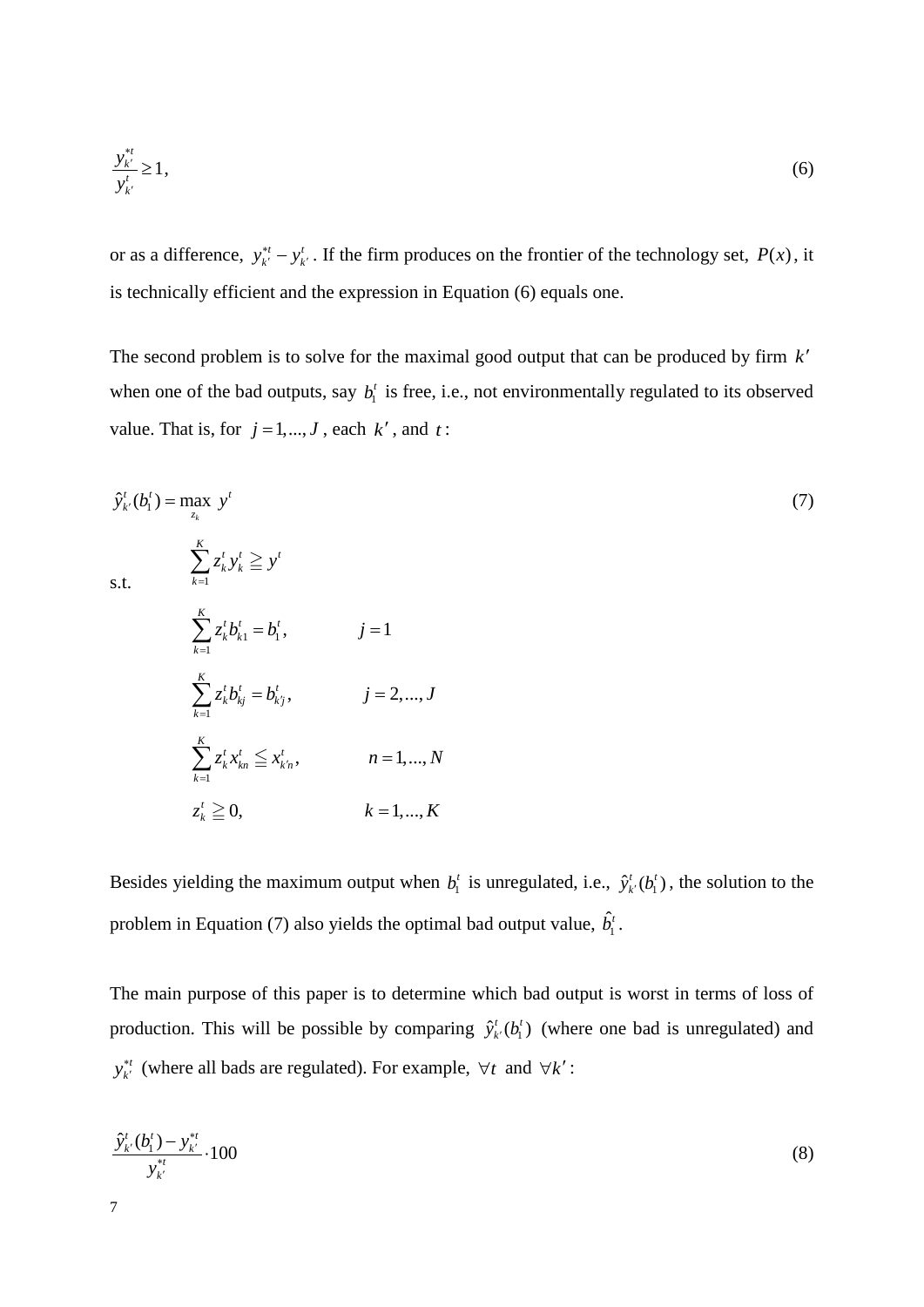tells us by what percent firm  $k'$  can increase good output production if the bad output  $b'_i$  is not regulated. In a similar manner, to evaluate the impact of policy on emissions, we can calculate the percent by which firms could increase bad outputs if it were not being regulated.

### **3 Data**

To estimate the environmental technology and the restrictiveness of bad outputs we make use of Swedish manufacturing firm level data especially compiled for our research by Statistics Sweden [\(www.scb.se\)](http://www.scb.se/).<sup>[7](#page-8-0)</sup> However, in this paper we focus particularly on the pulp and paper industry, using data covering the period 1990 to 2008. The data cover nearly the whole population. The pulp and paper industry is highly relevant in the context of environmental policy as it is subjected to regulation on all three of the pollutants we are focusing on in the analysis.

The firms produce one good output and this variable is created by dividing firm level sales by a sector level producer price index, which serve as a proxy for physical output (an output index). At the same time, bad outputs, in our case carbon dioxide  $(CO<sub>2</sub>)$ , sulfur dioxide  $(SO<sub>2</sub>)$ , and nitrogen oxides  $(NO_X)$ , are produced as by-products (air pollutants, measured in tons). Inputs used in production are real capital (machines and buildings), measured in million SEK,<sup>[8](#page-8-1)</sup> number of employees, fossil fuels (coal, oil, gasoline) and non-fossil fuels (electricity,<sup>[9](#page-8-2)</sup>) biofuels, heat), where energy inputs are measured in MWh. By separating fossil fuels and non-fossil fuels we do not need to assume these types of fuels to be perfect substitutes. The data for all variables used in the empirical application are summarized in Table 1.

<span id="page-8-0"></span> $^7$  This is the same data as used in Färe et al. (2012a, 2012b).

<span id="page-8-1"></span><sup>&</sup>lt;sup>8</sup> The capital stock is created from firm level data on gross investment by using the perpetual inventory method (for details, see Färe et al., 2012a).

<span id="page-8-2"></span> $9$  In Sweden electricity is produced mainly by using non-fossil intensive technologies, mainly hydro and nuclear power.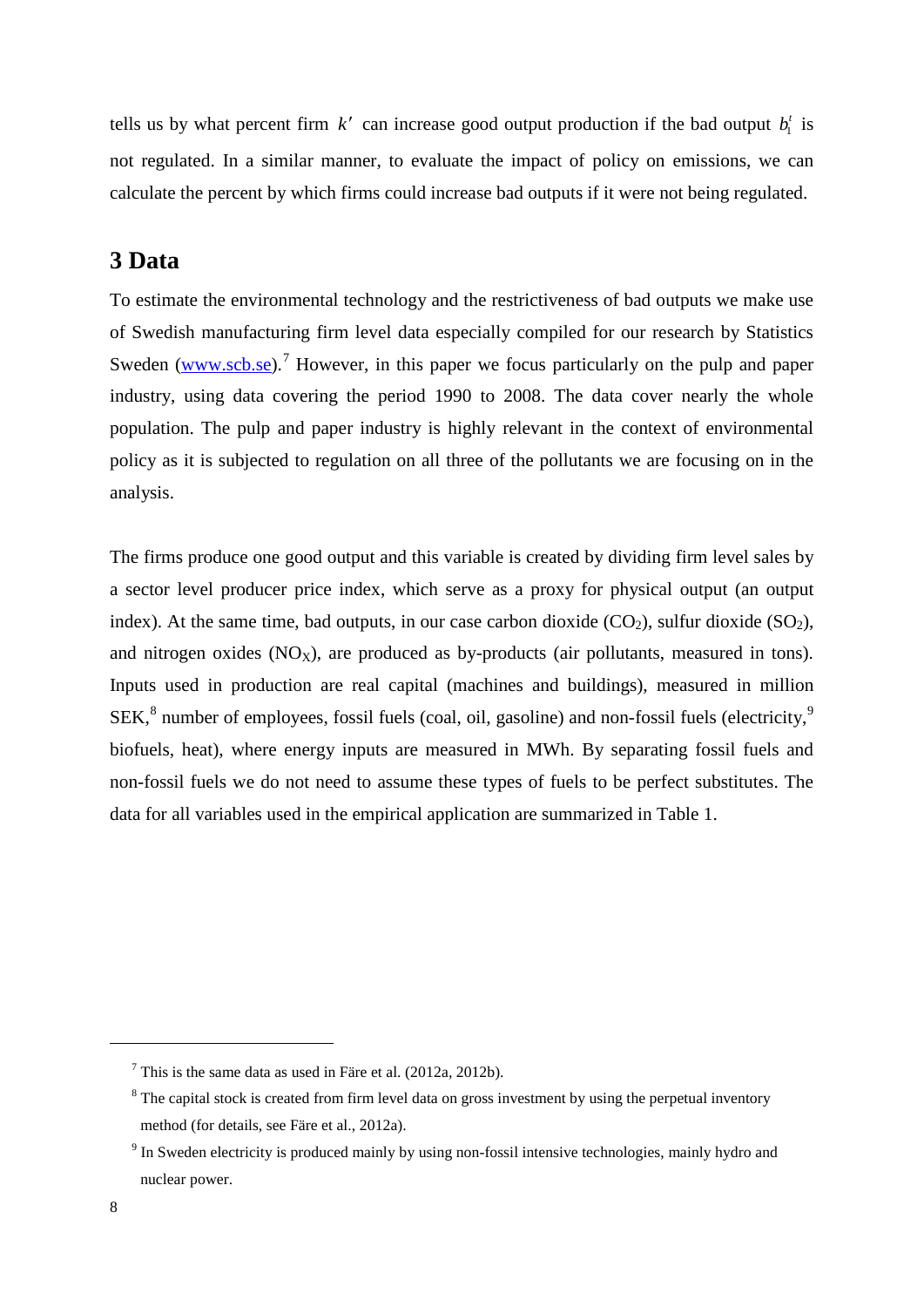| Variables             | Units       | Mean                      | <b>SD</b> | Minimum | Maximum   |  |  |  |  |
|-----------------------|-------------|---------------------------|-----------|---------|-----------|--|--|--|--|
|                       |             | 1990 (number of firms=92) |           |         |           |  |  |  |  |
| Good output           | <b>MSEK</b> | 793.1                     | 1677.0    | 11.5    | 13687.5   |  |  |  |  |
| CO <sub>2</sub>       | ton         | 11977.4                   | 24434.0   | 3.0     | 140042.7  |  |  |  |  |
| SO <sub>2</sub>       | ton         | 20.8                      | 47.0      | 0.0     | 273.5     |  |  |  |  |
| <b>NO<sub>x</sub></b> | ton         | 22.9                      | 52.6      | 0.0     | 315.2     |  |  |  |  |
| Capital               | <b>MSEK</b> | 417.4                     | 920.7     | 0.3     | 5200.3    |  |  |  |  |
| Labor                 | Workers     | 553.1                     | 1144.6    | 17.0    | 9739.0    |  |  |  |  |
| <b>Fossil</b> fuels   | <b>MWh</b>  | 43287.1                   | 87542.1   | 12.8    | 510640.2  |  |  |  |  |
| Non-fossil fuels      | <b>MWh</b>  | 196586.9                  | 461482.0  | 173.0   | 2826444.5 |  |  |  |  |

Table 1: Descriptive statistics, the Swedish pulp and paper industry data in 1990 and 2008 (2008 prices).

#### 2008 (number of firms=84)

| Good output           | <b>MSEK</b> | 1005.9   | 1670.7   | 7.6   | 10870.7   |
|-----------------------|-------------|----------|----------|-------|-----------|
| CO <sub>2</sub>       | ton         | 15752.1  | 29579.3  | 0.8   | 168367.5  |
| SO <sub>2</sub>       | ton         | 24.2     | 48.2     | 0.0   | 275.5     |
| <b>NO<sub>x</sub></b> | ton         | 47.0     | 88.8     | 0.0   | 459.5     |
| Capital               | <b>MSEK</b> | 807.3    | 1452.0   | 0.4   | 6811.6    |
| Labor                 | Workers     | 324.3    | 479.9    | 9.0   | 3490.0    |
| <b>Fossil</b> fuels   | <b>MWh</b>  | 58794.5  | 108928.0 | 3.0   | 616247.1  |
| Non-fossil fuels      | MWh         | 397358.5 | 838584.1 | 120.0 | 5485764.0 |

The average production of good output among the firms in the data set is nearly 30 percent larger in 2008 than in 1990. Capital use in production is approximately 90 percent higher and labor about 40 percent lower. This indicates a considerable increase in capital intensity. The average energy use is also considerably higher in 2008 as non-fossil fuel use is about 100 percent higher than in 1990, and fossil fuel use is about 35 percent higher. One would expect increasing air emissions with increasing use of energy, which is confirmed by the data. Emissions of CO2, SO2, and NOx are about 30, 15, and 100 percent higher in 2008,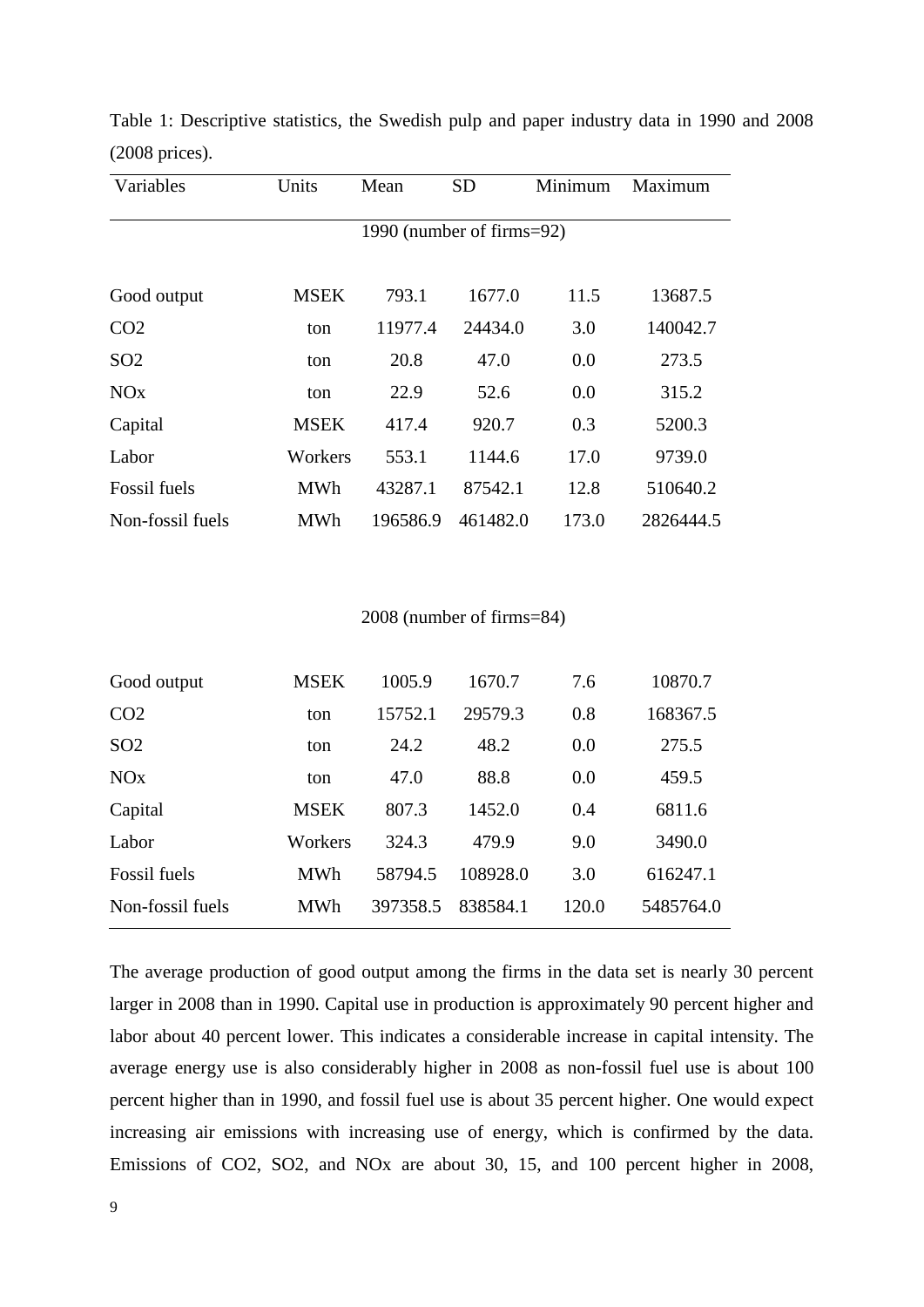respectively. By means of an index (base year 1990 =100), Figure 1 illustrates the pattern of emissions during the sample period (1990 to 2008) for Swedish Pulp and paper firms, e.g., in the CO2 case,  $\sum_{k=1}^{K} CO2^{kt} / \sum_{k=1}^{K} CO2^{k,1990}$  .



Figure 1. Emissions of CO2, SO2, and NOx between 1990 and 2008. Index, 1990=100.

Even though emissions are considerable larger in 2008 compared to 1990, they are considerable smaller compared to, e.g., 2004. The sharp increase in emissions in the years before 1997 can partially be explained by the recovery from the deep recession that started 1992 (monetary crisis in Sweden). One reason for the distinctive increase in NOx emissions is the substantial increase in non-fossil fuels as input in production compared to the increase in fossil fuels. NOx is generated both from non-fossil and fossil fuel use, while CO2 stem only from fossil fuels and SO2 mainly from fossil fuels.<sup>[10](#page-10-0)</sup>

<span id="page-10-0"></span> $10$  That CO2 emissions only stem from fossil fuel use is due to the assumption that non-fossil fuels, e.g.,

biofuels, are carbon neutral (this is the prevailing assumption when the emissions are estimated by Statistics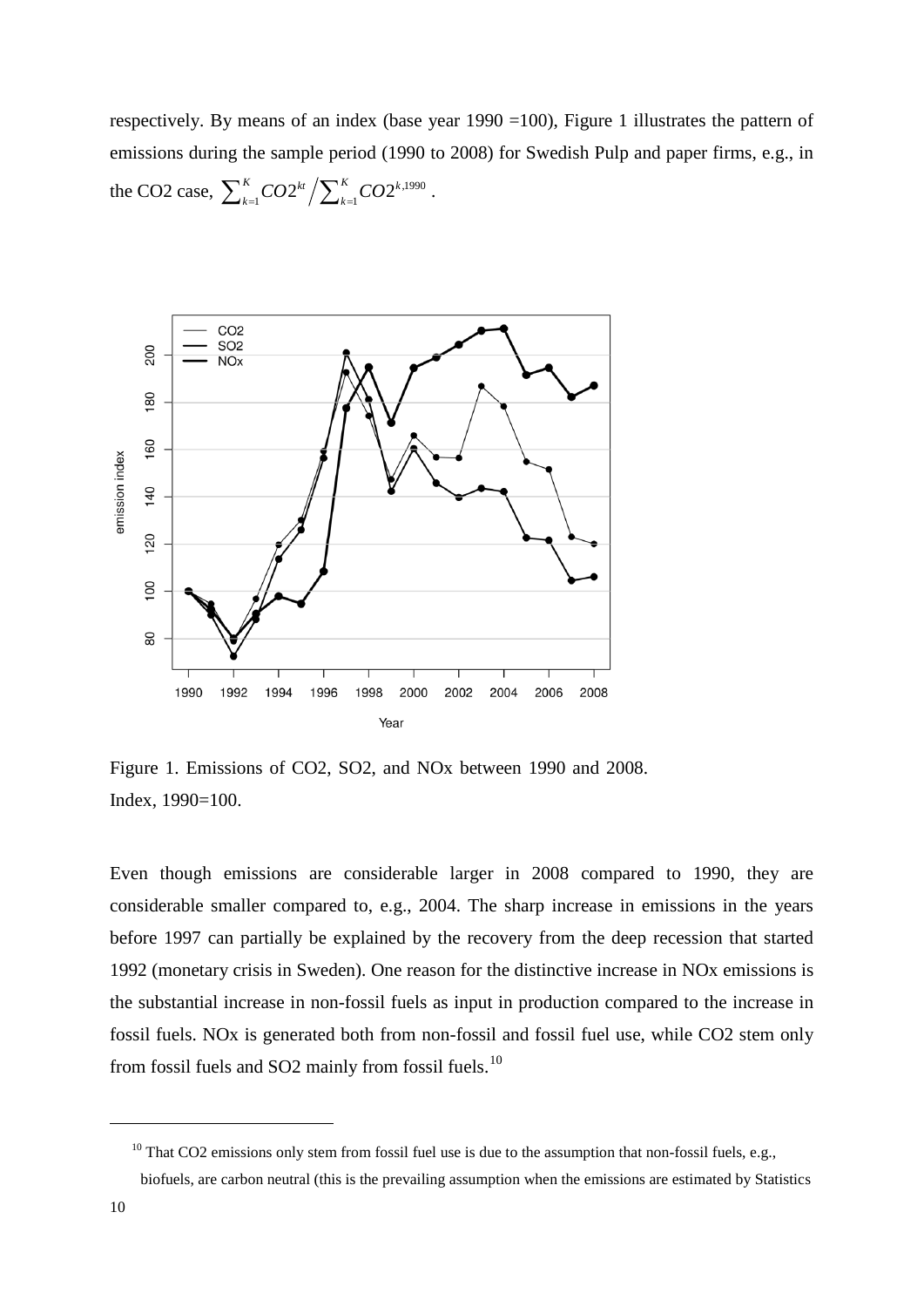The overall trend is increasing emissions from the early 1990s to1997. CO2 and SO2 emissions have generally decreased ever since. However, NOx emissions were slightly larger in 2008 compared to 1997.

### **4 Results**

Following Färe et al. (2012a), we argue that the production technology could be modeled as an environmental technology, which accounts for bad outputs being produced simultaneously with the marketable good output. The environmental technology is theoretically characterized by the properties of output disposability and null-jointness, as proposed by Färe et al. (1986). Empirically we study to what extent Swedish pulp and paper firms are restricted by bad outputs subject to environmental regulation. Based on Equation (8), which gives the percent by which output would increase if the associated bad were not regulated, Figure 2 shows the pattern of the potential output gains in the 1990 to 2008 period, explicitly  $\left\{ \sum_{k=1}^{K} \hat{y}_{k}(b_1) - \sum_{k=1}^{K} y_{k'}^{*t} \right\} / \sum_{k=1}^{K} y_{k'}^{*t} \right\} \cdot 100$ , where  $\hat{y}(b_1)$  indicates that CO2, SO2, or NOx is not regulated.

Sweden). However, treating biofuels carbon neutral is sometimes referred to as a "carbon accounting error", see, e.g., Lundgren and Marklund (2012a, 2012b), Haberl et al. (2012), Cherubini et al. (2011), and Searchinger et al. (2009), for a discussion.

-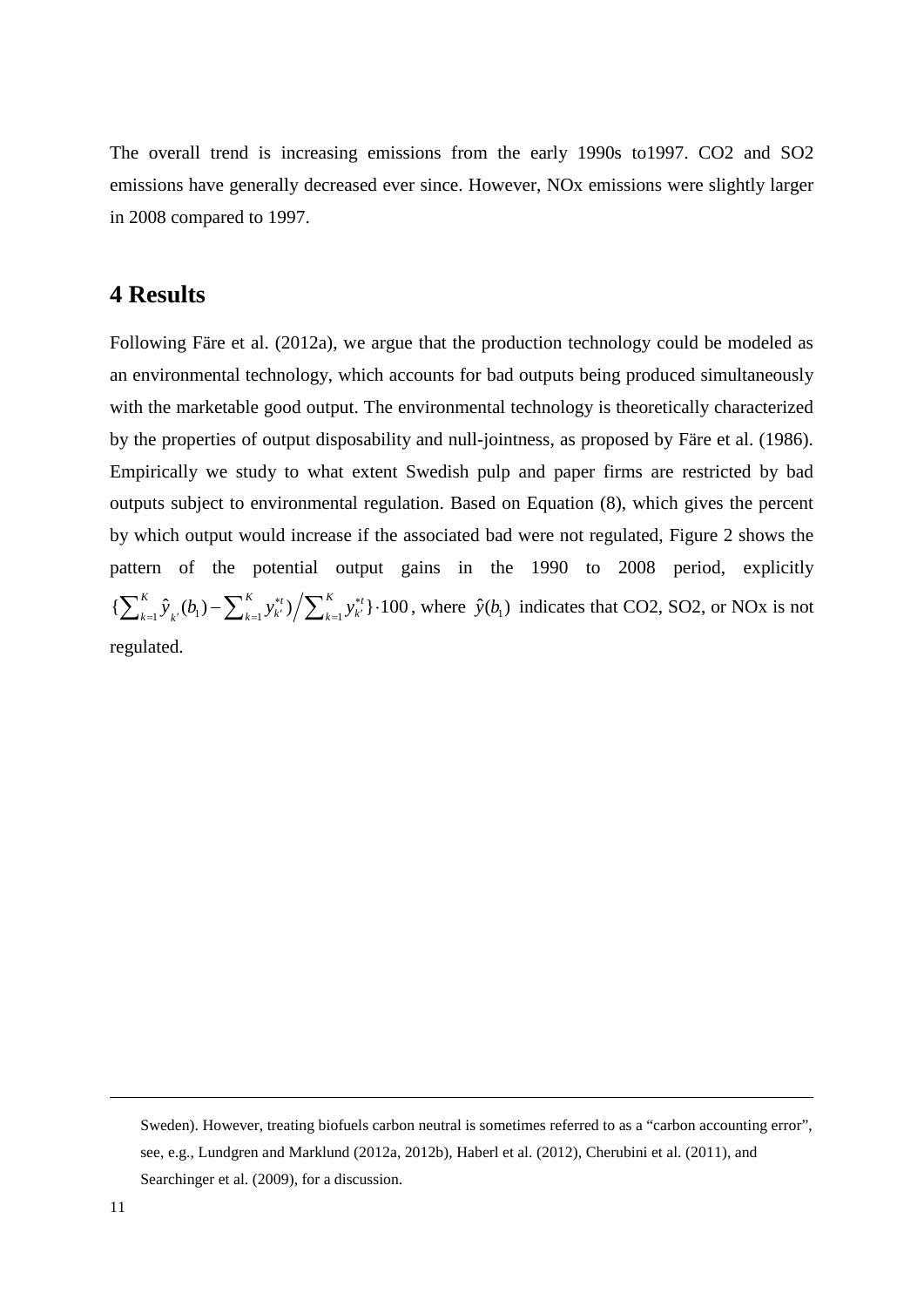

Figure 2. Potential good output gain in percentage if one bad output, CO2, SO2, or NOx, had not been regulated (see Equation (8)).

To some extent the results seem to reflect the history of environmental policy in Sweden. In 1990-1991 a major tax reform was implemented. The reform, covering the whole tax system, introduced taxes on CO2 and SO2 emissions, and a fee on NOx emissions in combustion plants (see Brännlund, 2009, for a detailed discussion).<sup>[11](#page-12-0)</sup> In 1991 the CO2 tax rate was set to SEK 0.25 per kilo emitted (Swedish Energy Agency, 2006). The sulfur tax rate was set to SEK 30 per kilo of sulfur emissions from coal and peat, as well as to SEK 27 per m3 for each tenth of weight percentage sulfur content in oil (Swedish Energy Agency, 2008). These sulfur tax rates were still valid in 2008. A fee of SEK 40 per kilo NOx emissions was introduced in 1992 (Swedish Environmental Protection Agency, 2003), and in January 1 2008 it was increased to SEK 50 per kilo (Swedish Energy Agency, 2008).

<span id="page-12-0"></span><sup>&</sup>lt;sup>11</sup> See also Brännlund et al. (2011) for an empirical evaluation of the Swedish CO2 tax scheme and its impact on firms' environmental performance.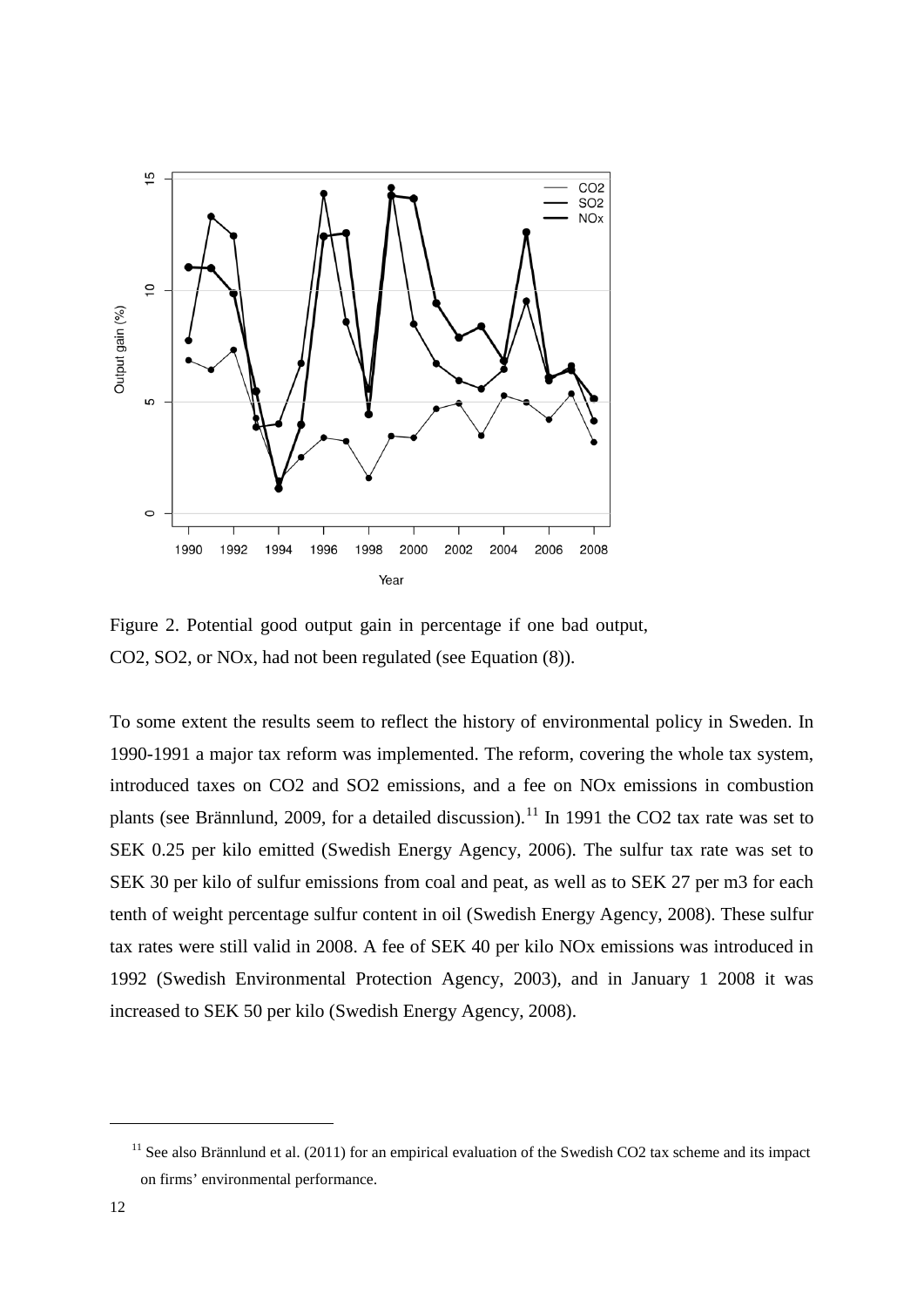As Figure 2 illustrates, in 1991 the firms in the sample display large foregone production when we simulate deregulating individual bads, especially in the case of SO2. In 1991 production of good output could have been increased about 13 percent if SO2 had not been regulated. In 1993 an energy tax reform was implemented, which substantially increased energy and CO2 tax rates for the households. However, the energy tax reform also implied that the manufacturing sector was exempted from energy taxes on fuels and electricity used in the production process, and only taxed at 25 percent of the new statutory CO2 tax rate. As shown in Figure 2, the pulp and paper firms in the data exhibits smaller potential output gains when we simulate deregulation of bads in 1993 and the following year. For instance, in 1994 the firms could have increased production of good output by about 4 percent if SO2 had not been regulated. Compared to 1994 the pulp and paper firms perceived the production being more restricted by bad outputs in the second half of the 1990s, especially in 1999. In the CO2 case one contributory cause may be that in 1997 the CO2 tax was considerably increased for the manufacturing sector as the tax exemption was reduced to 50 percent of the CO2 tax rate (Statistics Sweden, 2000). However, in 2001 the exemption was adjusted so that the effective CO2 tax rate paid by the manufacturing sector became unaffected by increases in the statutory tax rate (Lewin, 2009).<sup>[12](#page-13-0)</sup> Additionally, in 2004 the manufacturing sector's exemption from the energy tax on electricity was abolished and replaced by an energy tax rate equal to SEK 0.005 per KWh (Lewin, 2009). Figure 2 shows that from 2001 and onwards the pulp and paper firms exhibit smaller opportunity costs (i.e. losses in potential output) of regulation of bad outputs relative to 1991 (except for NOx in 2005), i.e., the early days of the major tax reform.

A general conclusion drawn from Figure 2 is that during the period of study, CO2 regulation appears to restrict potential output the least for the pulp and paper firms. This is reasonable as in 2008 only 31 firms out of 84 in the data paid CO2 tax. Until 1999 SO2 tended to be the most restrictive bad output, and after 1999 this was NOx.

To bring further information we particularly look into year 2008. The Salter Diagrams in Figure 3 show that individual firms experience the restrictiveness of bad outputs to a considerably varying degree. The potential output gain (Equation (8)) that could have been

<span id="page-13-0"></span> $12$  The CO2 tax rate increase was substantial the first half of the 2000s, from SEK 0.37 in 2000 to SEK 0.91 in 2004, i.e., a 146 percent increase (Swedish Energy Agency, 2006). After 2004 the CO2 tax rate was stepwise increased and in 2008 it was SEK 1.01. This stepwise increase mainly burdened the households.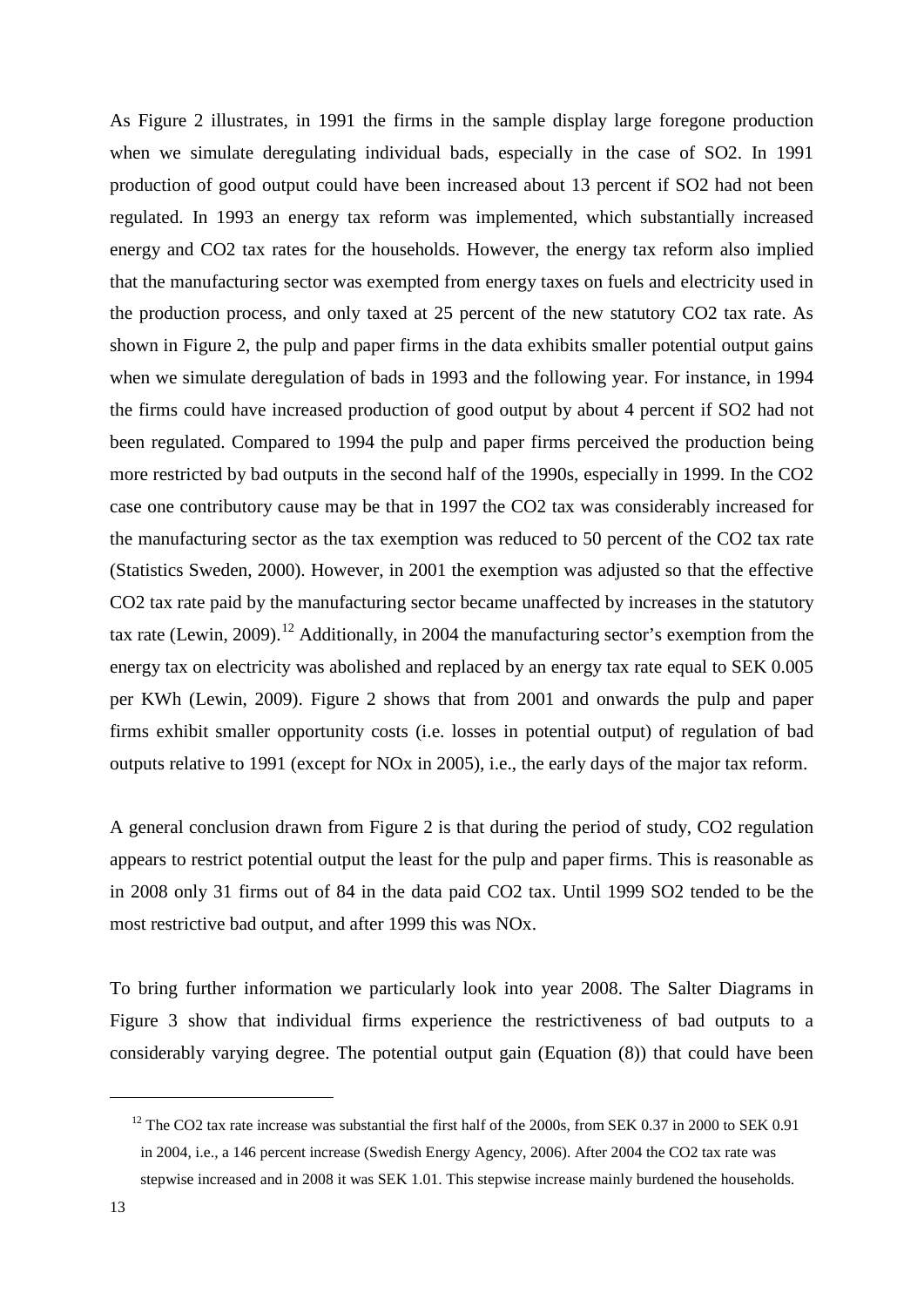achieved in 2008 if the bad output had not been restricted by environmental regulation, is measured on the vertical axes in Figure 3.<sup>[13](#page-14-0)</sup> On the horizontal axes the width of the columns illustrates the size of the individual firms as measured by the proportion of total sector good output. The amount of zero value firms are also indicated in the figures.

<span id="page-14-0"></span><sup>&</sup>lt;sup>13</sup> Detailed information about the output quantities can be obtained from the authors upon request.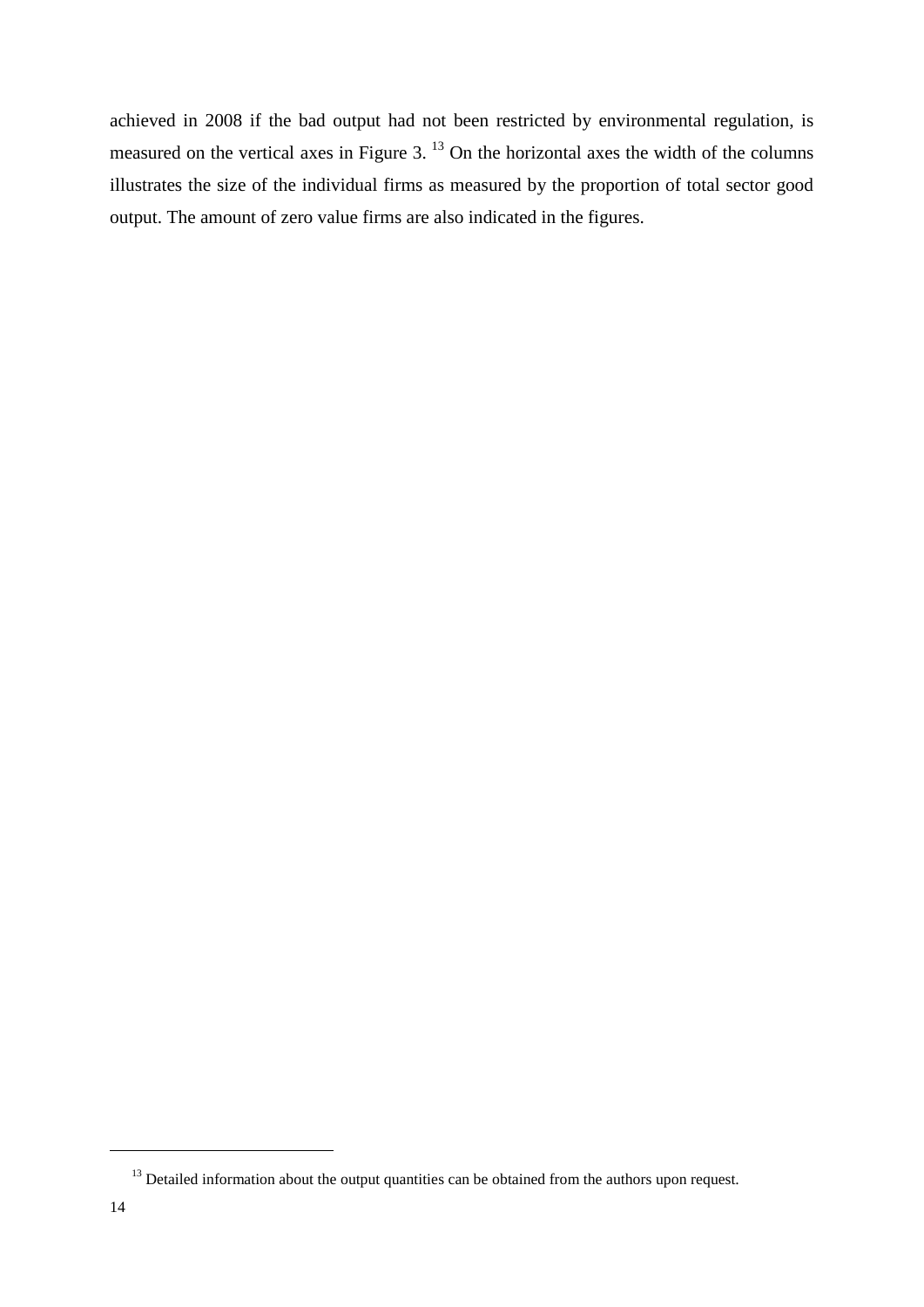

Figure 3. Good output gain if Impact of environmental regulation – The firm level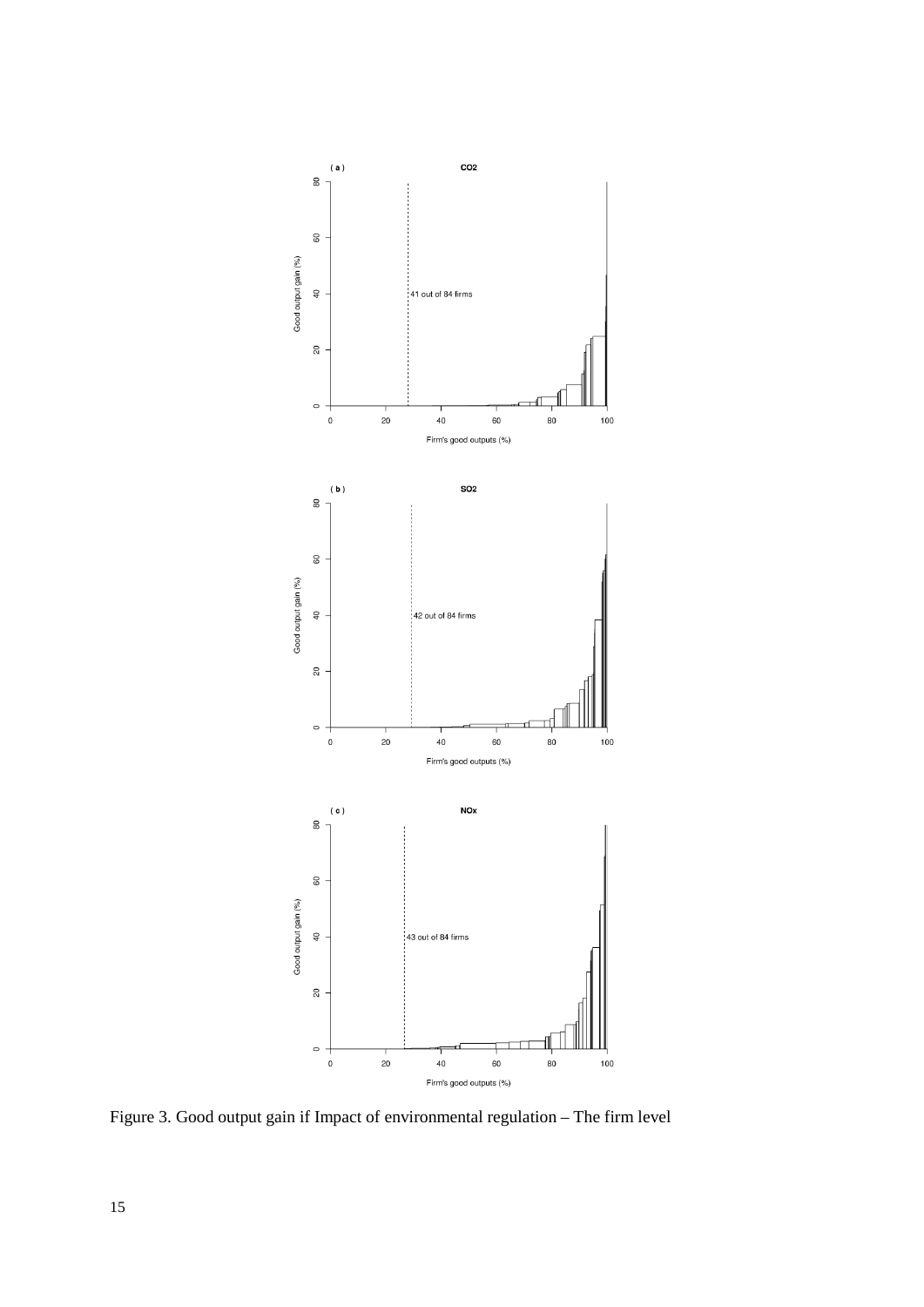Figure 3a shows the result from the effect of CO2 being regulated. Far from all firms were adversely affected as only 41 firms out of 84 could have increased production of good output if CO2 had not been regulated. These firms produced more than 70 percent of the good output totally produced, which indicates that firms that were restricted are larger on average than those that were not. Similar conclusions can be drawn from Figures 3b and 3c, when explicitly studying SO2 and NOx, respectively.

As mentioned above the model outlined in the previous section can also be used to calculate the percent by which firms could increase a certain bad output if it were not being regulated. However, inherent in the DEA approach used is the potential of some firms being observed operating far out to the left of the output possibility set, expressed in Equation (1). If so, the observed regulated bad output quantities will be larger than the optimal non-regulated bad output quantities, which make little economic sense. In our estimations we can observe this, especially in the CO2 case. The cause of this problem may be related to the fact that firms in the data are too heterogeneous in energy use, and therefore also in emissions, causing problems in the DEA optimization. Other contributing factors could be data inconsistencies, or possibly strong positive correlation among the bad outputs. The empirical application should therefore only be considered as an illustration of which type of results that can be generated by the model we suggest. We are experiencing some problems possible reinforced by the interaction between inherent properties of the DEA approach and the data.

## **5 Conclusions**

Industrial production causes emissions of undesirables that generate negative externalities. From the societal point of view it is therefore of interest to implement environmental policy measures and regulate firms emissions, or bad outputs. Regulating bad outputs may restrict firms' in terms of forgone production of desirable outputs, or good outputs. The purpose of this paper has been to develop a model to identify which bad is worst, i.e., the bad output that due to regulation most restricts firms' production of good outputs. This model may therefore be used as an instrument to assess environmental regulation, e.g., by ranking the restriction of different types of bad outputs being subject to different tax rates. The model developed is an application of Leif Johansen's capacity framework, and resembles what is referred to as von Liebig's Law of the Minimum.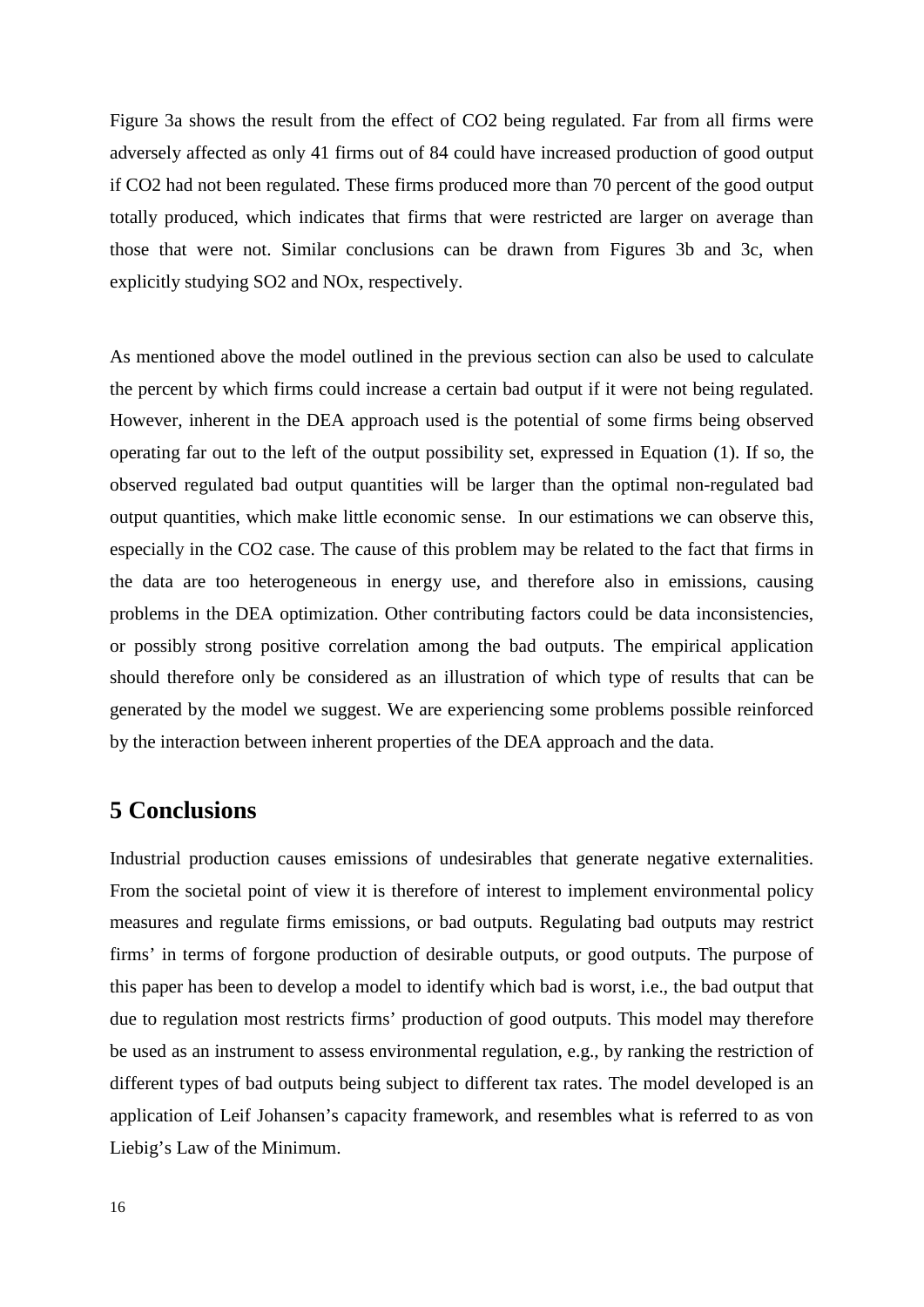To illustrate the model we apply it to Swedish pulp and paper data at the firm level, covering the period 1990 to 2008. The pollution generating technology explicitly modeled, where good and bad outputs are produced simultaneously, exhibits the properties of disposability and nulljointness as proposed by Färe et al. (1986). To solve which bad is the worst, or causes firms the largest adjustment costs, we use a Data Envelopment Analysis (DEA) approach.

The result generally shows that CO2 was the least restrictive bad output in terms of causing forgone production of good output due to regulation. From a policy point of view this indicates there was a potential for raising the CO2 tax without inflicting too much costs (relative to the cost of regulating other bads) on the firms. As CO2, SO2, and NOx seem highly correlated, this would also have contributed to further reduction of SO2 and NOx at a lower cost compared to regulating these emissions directly more stringently.

## **6 References**

Brännlund, R. (2009) The Tax System's Options and Tasks within Environmental Policy. In Bolander, J. (ed.), *The Non-Fiscal Purposes of Taxation. Yearbook for Nordic Tax Research 2009*, Copenhagen, Denmark.

Brännlund, R., T. Lundgren and P-O. Marklund (2011) Environmental Performance and Climate Policy. Centre for Environmental and Resource Economics (CERE), Working paper 2011:6, Department of Economics, Umeå University.

Cherubini, F. G.P Peters, T. Berntsen, A.H. Strømman and E. Hertwich (2011) CO2 Emissions from Biomass Combustion for Bioenergy: Atmospheric Decay and Contribution to Global Warming. *GCB Bioenergy*, doi: 10.1111/j.1757-1707.2011.01102.x.

Färe, R. (1984) On the Existence of Plant Capacity. *International Economic Review* 25(1): 209-213.

Färe, R. and S. Grosskopf (2003). *New Directions: Efficiency and Productivity*. Kluwer Academic Publishers, Boston.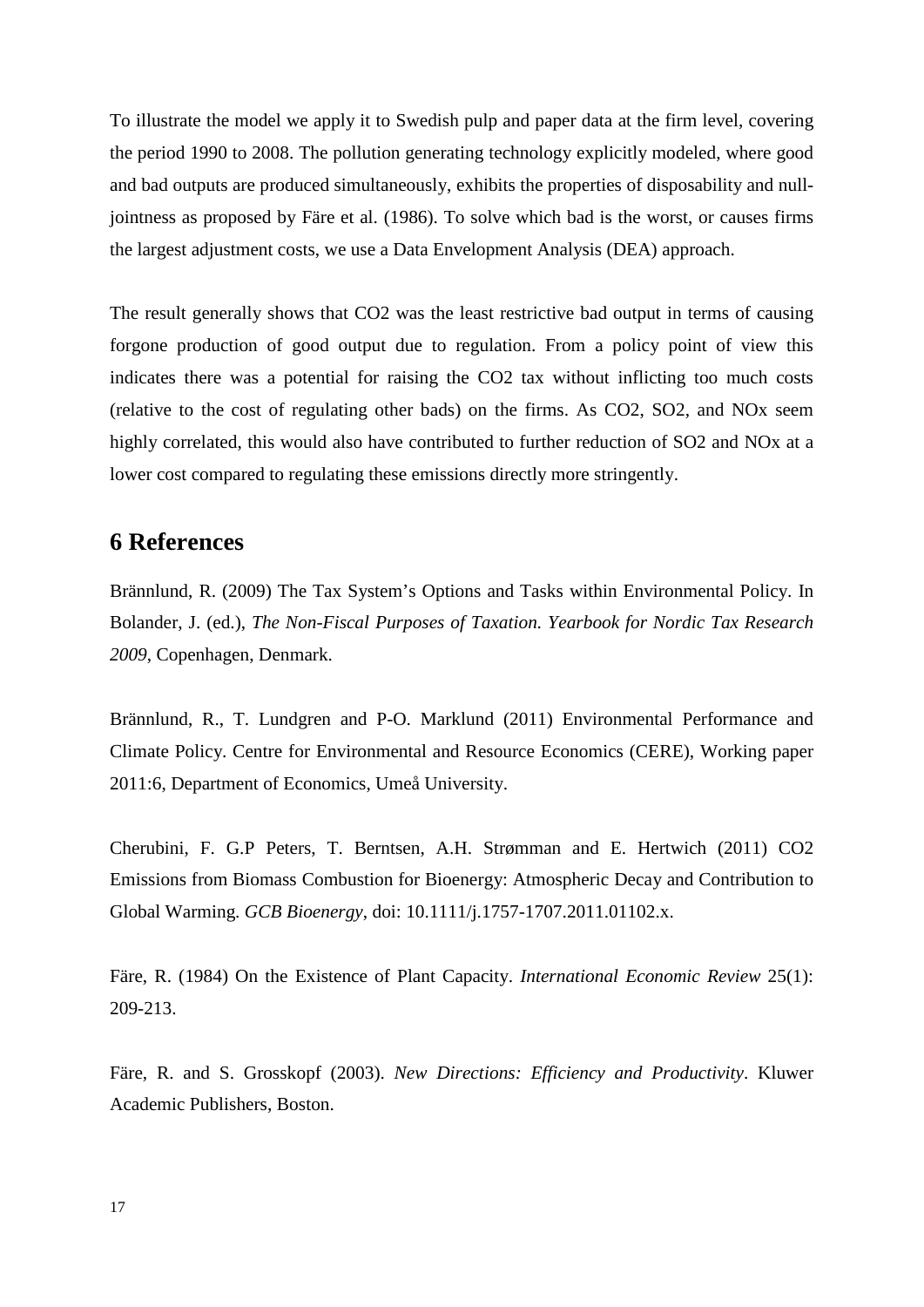Färe, R., S. Grosskopf and C. Pasurka (1986) Effects on Relative Efficiency in Electric Power Generation due to Environmental Controls. *Resources and Energy*, 8(2): 167-184.

Färe, R., S. Grosskopf and E.C. Kokkelenberg (1989) Measuring Plant Capacity, Utilization and Technical Change: A Nonparametric Approach. *International Economic Review* 30(3): 655-666.

Färe, R., S. Grosskopf and C. Pasurka (2013) Joint Production of Good and Bad Outputs with a Network Application. In Shogren, J. (ed.) *Encyclopedia of Energy, Natural resources and Environmental Economics*, Elsevier.

Färe, R., C. Wang and C. Seavert (2012) A Model of Site-Specific Nutrient Management. *Applied Economics* 44(33): 4369-4380.

Färe, R., C. Wang and A.M Schubert (2009) Site-Specific Management of Limiting Nutrients in Peanut (*Arachis hypogaea*) on the Texas High Plains. *Precision Agriculture* 10(4): 331- 341.

Färe, R., S. Grosskopf, T. Lundgren, P-O. Marklund and W. Zhou (2012a) Productivity: Should we Include Bads? Centre for Environmental and Resource Economics (CERE), Working Paper 2012:13, Department of Economics, Umeå University.

Färe, R., S. Grosskopf, T. Lundgren, P-O. Marklund and W. Zhou (2012b) Pollution Generating Technologies and Environmental Efficiency. Centre for Environmental and Resource Economics (CERE), Working Paper 2012:16, Department of Economics, Umeå University.

Førsund, F.R. (2009) Good modeling of bad outputs: pollution and multiple-output production. *International Review of Environmental and Resource Economics* 3: 1-38.

18 Haberl, H., D. Sprinz, M. Bonazountas, P. Cocco, Y. Desaubies, M. Henze, O. Hertel, R.K. Johnson, U. Kastrup, P. Laconte, E. Lange, P. Novak, J. Paavola, A. Reenberg, S. van den Hove, T. Vermeire, P. Wadhams, and T. Searchinger (2012) Correcting a Fundamental Error in Greenhouse Gas Accounting Related to Bioenergy. *Energy Policy* 45: 18-23.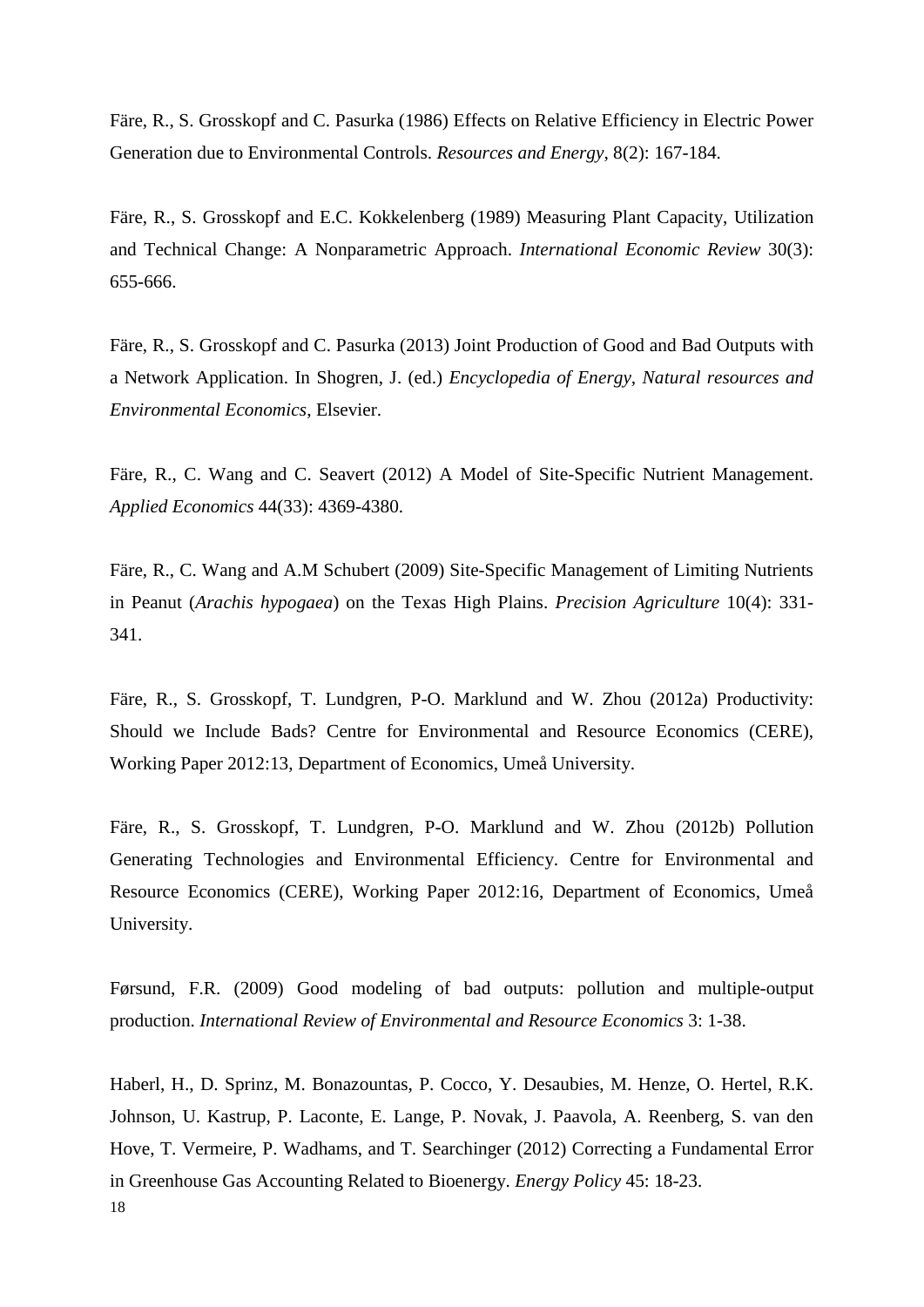Johansen, L. (1968) Production Functions and the Concept of Capacity. Recherches Récentes sur la Fonction de Production, Collection, *Economie Mathématique et Econométrie* 2. Ceruna, Namur.

Kemeny, J.G, O. Morgenstern and G.L. Thompson (1956). A Generalization of the von Neumann Model of an Expanding Economy. *Econometrica* 24(2): 115-135.

Lewin, B. (2009) Efter skattereformen – En genomgång av svensk skattepolitik 1992-2009. Unpublished report to the Swedish National Audit Office 2009, Enhetlig beskattning? RiR 2010:11 (in Swedish).

Lundgren, T. and P-O. Marklund (2012a) Assessing the Welfare Effects of Promoting Biomass Growth and the Use of Bioenergy. Forthcoming in *Climate Change Economics*.

Lundgren, T. and P-O. Marklund (2012b) Bioenergy and Carbon Neutrality. *Journal of Forest Economics* 18(3): 175-176.

Murty, S., R.R. Russel, S.B. Levkoff (2012) On modeling pollution-generating technologies. *Journal of Environmental Economics and Management* 64: 117-135.

Paris, Q. (1992). The von Liebig Hypothesis. *Journal of Agricultural Economics* 74(4): 1019- 1028.

Rødseth, L.V. (2011) Treatment of Undesirable Outputs in Production Analysis: Desirable Modeling Strategies and Application, PhD thesis, Norwegian University of Life Science.

Searchinger, T.D, S.P. Hamburg, J. Melillo, W. Chameides, P. Havlik, D.M. Kammen, G.E. Likens, R.N. Lubowski, M. Oberstainer, M. Oppenheimer, G.P. Robertson, W.H. Schlesinger, and G.D. Tilman (2009) Fixing a Critical Accounting Error. *Science* 326(5952): 527-528.

Statistics Sweden (2000) Environmental Taxes and Environmentally Damaging Subsidies. Statistics Sweden, Report 2000:3.